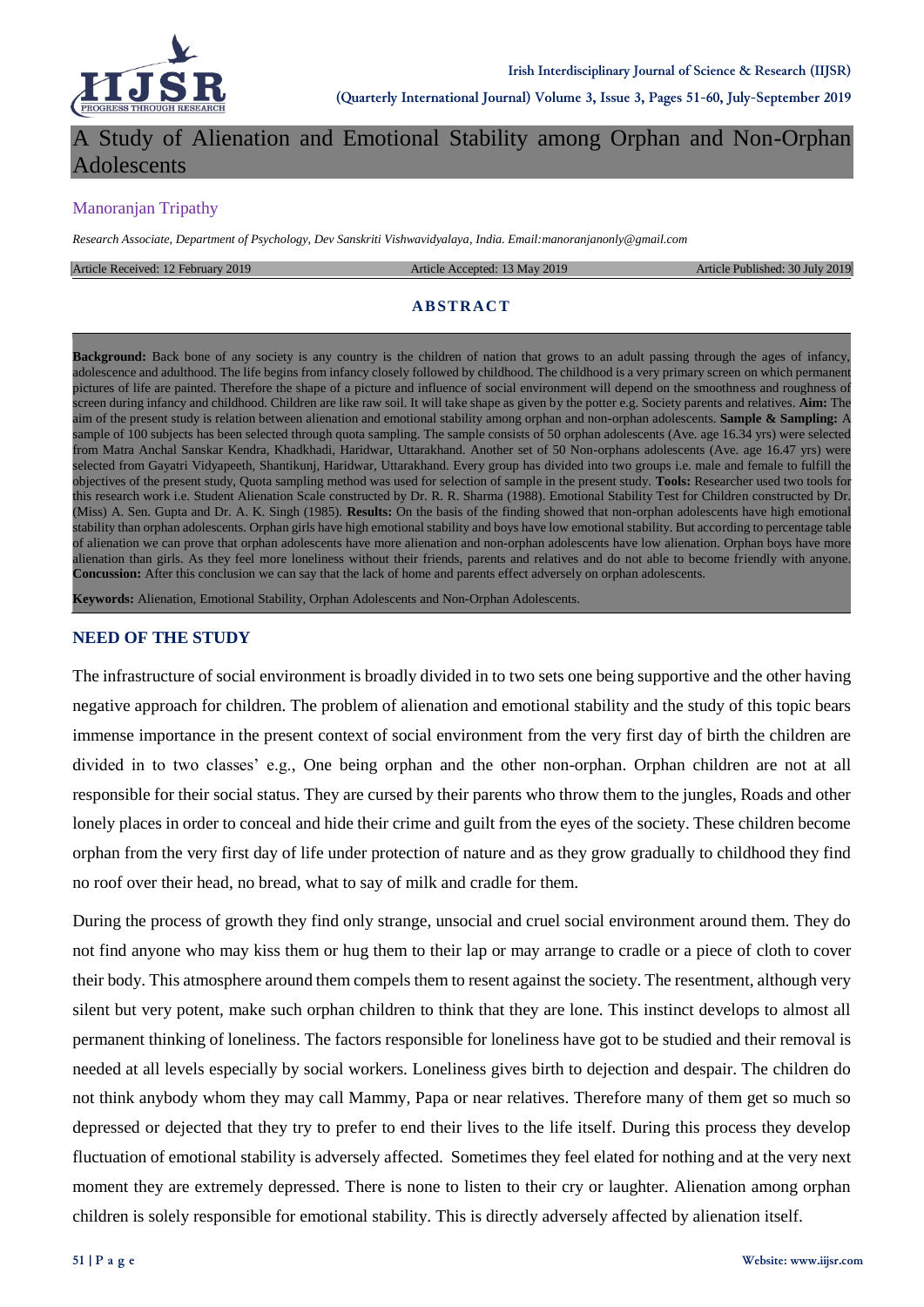

Contrary to one class of orphan children there is another class and category of children of non-orphan whose cup up life has been filled with different kind of nectar. Non-orphan children are given birth by a different class of mothers, most of them belonging to middle or higher class of society under very hygienic conditions and nourishing and refreshing atmosphere for new born baby. Now a days most of non-orphan children take birth in the maternity homes where a cradle is always waiting for them .The mother giving birth to non-orphan children have an entirely different emotional background for their children. The laps of mothers of non-orphan children stands true with the emotions ad thought expressed by a French painter "*Leo Nardo Da Vinci"* which goes as follows; At whose breast humanity is nourished and whose lap civilization are cradled."

So the children, non-orphan children born to such mothers and brought up in the lap of such mothers who always kiss and hug them, have got a different social atmosphere around them. They never think of hate from their parents and they are always surrounded by a pleasing and encouraging atmosphere. So the question of alienation does not arise in such children. The emotional stability of such children are well imagined and well thought of an advance by their parents and simultaneously well looked after accordingly. A non-orphan child weeps to express his hunger or to attend to natural call which are immediately met out by their parents. With the result the emotions of non-orphan children are not adversely effected. Thus the emotional stability of non-orphan children is always intact and there is no emotional fluctuation among non-orphan children and their emotions remain almost all stable.

Thus, the problem of alienation and emotional stability among orphan and non-orphan children are entirely different. The orphan children suffer to maximum extent from the draw backs of alienation and emotional stability whereas the non-orphan children never have to pass through such problems. The problem of orphan children as discussed above is very grave and invites immediate attention of social workers, psychologists and clinical psychologists in ruin .If the problem is not vigorously taken care of , these children may prove a negative asset for the society in the form of unsocial elements leading to different types of criminals etc.

# **REVIEW OF LITERATURE**

During the past decades various studies, researches works have been done on the alienation and emotional stability. Following is an epitome of these research works:

**Hoy (2012)** found that tree characteristics of schools were identified that make a positive difference for student achievement controlling for the socio economic status (SES): collective efficacy, collective trust in parents and students, and academic emphasis of the school. Further these three measures are elements of a latent construct, academic emphasis of school, which is a powerful predictor of student achievement regardless of SES. **Terracciano,** *et, al.* **(2008)** found that the association of personality traits with longevity was largely independent from the influence of smoking and obesity. Personality predictors of longevity did not differ by sex, except for Ascendance (a facet of Extraversion). Emotional Stability was a significant predictor when the analyses were limited to deaths due to cardiovascular disease, with comparable effect sizes for General Activity and Conscientiousness. **Nowak-Fabrykowski (2004)** analyzed the history of care for orphans, and the dilemma stressed in recent research conducted in Poland. They also presented an exemplary children's home in Lodz and its effort to provide the best care possible in the existing situation in Poland. **Ghaith (2003)** investigated the effects of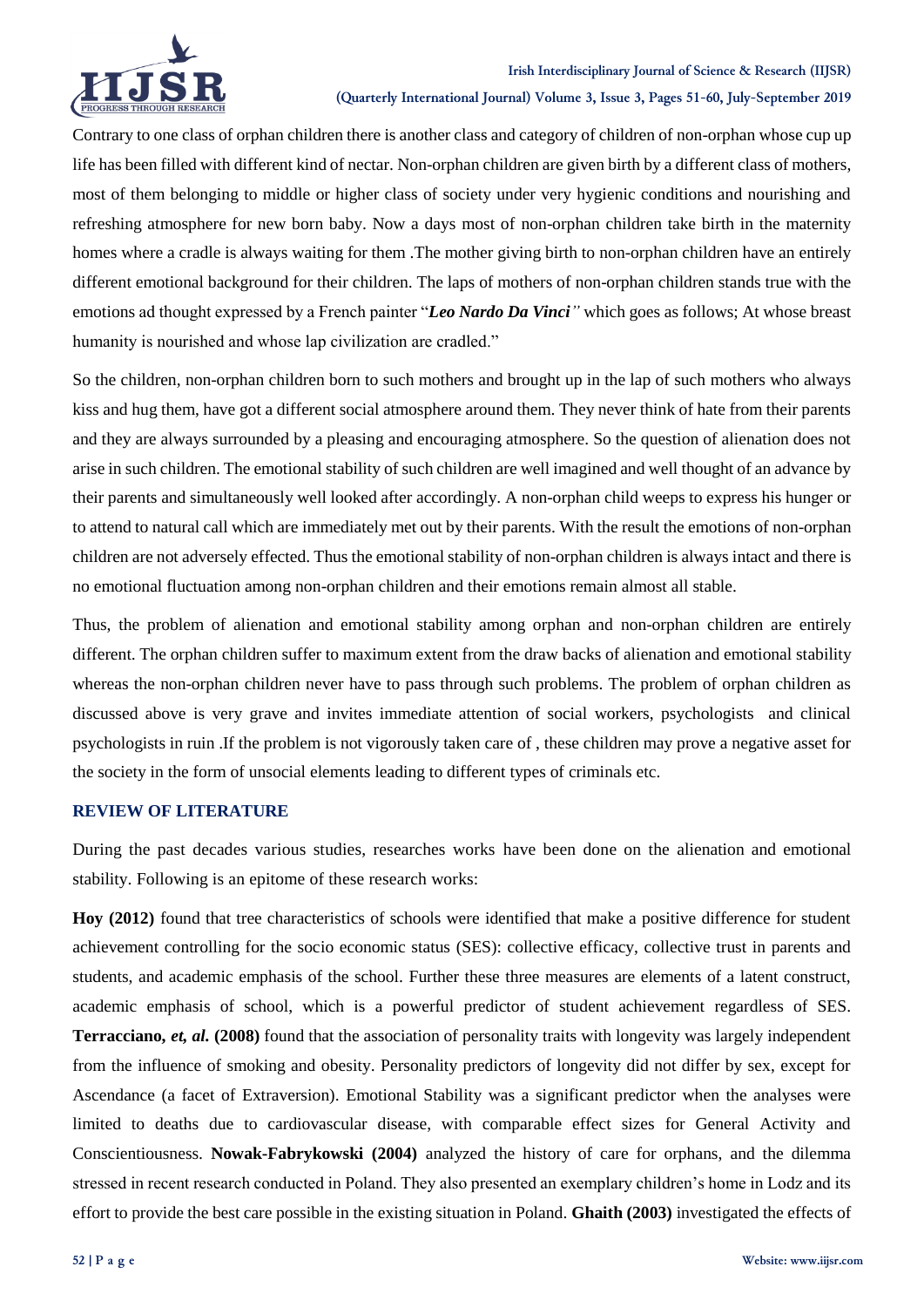

#### **Irish Interdisciplinary Journal of Science & Research (IIJSR)**

**(Quarterly International Journal) Volume 3, Issue 3, Pages 51-60, July-September 2019**

the learning together co-operative learning model in improving English as a foreign language (EFL) reading achievement and academic self-esteem, and in decreasing feelings of school alienation. The results indicated no statistically significant differences between the control and experiment groups on the dependent variables of academic self-esteem and feelings of school alienation. However, the results revealed statistically significant differences in favor of the experimental group on the variable of EFL reading achievement. **Liu, et al. (2003)** found that the correlation between the testing results and their emotional behavioral characteristics in flight. The result was significant positive correlation between emotional feature indexes of emotional stability in flight and excitability in Uchida Kraeplin test. The excitability in Uchida Kraeplin test is good predictors for emotional stability in flight. **Brown, et al. (2003)** suggested that student alienation is a major cause of dropping out of school, gang activity and poor peer, school student, and teacher student relationships. A Considerable amount of research has focused on factors that distinguish between student who are engaged in the learning process and those who are not. This study examined the relationship between student and their perceptions of school life. Results suggested that gender, race ethnicity, and placement in special education are all strong factors in influencing whether students perceive school. **Williamson & Cullingford (1998)** conducted a study where they involved 254 participants aged between 13 and 15 years attending large, multi-ethnic comprehensives. The findings showed that reported levels of alienation were influenced by religious orientation but only minimally by gender or ethnicity per se. Reported alienation negatively correlated with self‐esteem but was positively associated with truancy, exclusion and disruptive behaviour. **Abbott & Liddell (1996)** used qualitative and quantitative measures to examine differences in levels of perceived alienation from campus among 41 students who identified themselves as gay, lesbian and bisexual and those who identified themselves as heterosexual .Found differences in alienation levels based on both sexual orientation and gender .Non heterosexual student's reported more alienation. **Mau (1992)** examined the correspondence between conceptual and empirical dimensions of student alienation. Responses from secondary school students revealed basic correspondence between multidimensional conceptualization of alienation and empirical dimensions articulated by students. Such correspondence strengthens confidence in concept of multidimensional alienation specific to school context. **James & Smith (1985)** investigated the grade levels at which alienation from science occurs. Alienation is defined in terms of declining science subject preference and attitude scores of students (including Blacks and females) in cross sectional samples of adjacent grade levels. Data showed that the greatest decline occurred between 6<sup>th</sup> and 7<sup>th</sup> grades.

### **STATEMENT OF PROBLEM**

This present study also starts with a problem which generates a curiosity in researcher mind. The proposed research was carried out through following two formal research questions: (1) Is there any relationship of alienation among orphan and non-orphan adolescents? (2) Is there any relationship of emotional stability among orphan and non-orphan adolescents?

### **AIM & OBJECTIVES**

(1) To find out the relationship of alienation among orphan and non-orphan adolescents. (2) To find out the relationship of emotional stability among orphan and non-orphan adolescents.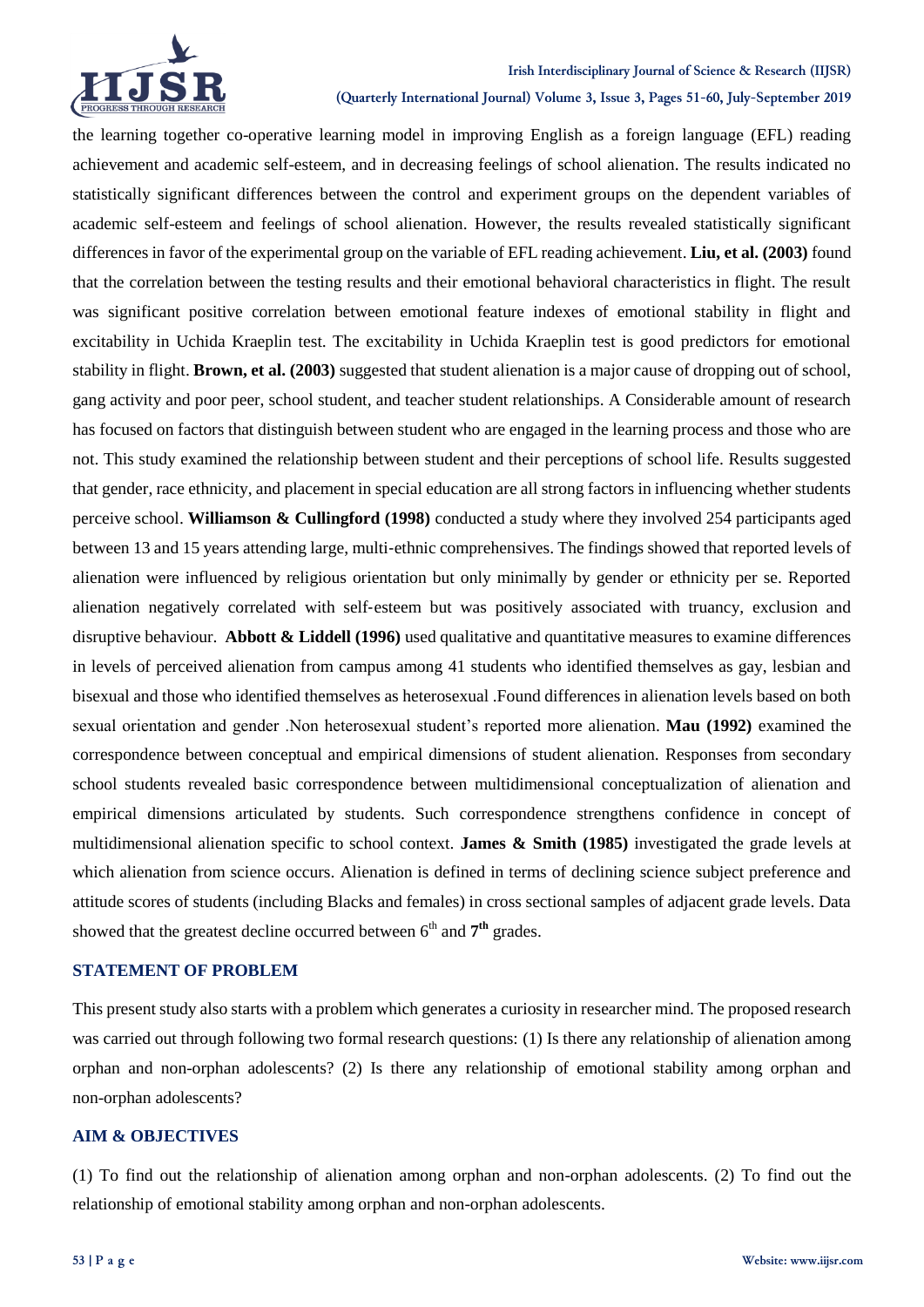

**(Quarterly International Journal) Volume 3, Issue 3, Pages 51-60, July-September 2019**

#### **VARIABLES OF THE PRESENT STUDY**



### **HYPOTHESIS**

**H**<sub>0-1</sub>**:** There is no significant relationship of emotional stability among orphan and non-orphan adolescents.

**H**<sub>0-2</sub>**:** There is no significant relationship of emotional stability among orphan girls and orphan boys

**H0-3:** There is no significant relationship of alienation among orphan and non-orphan adolescents.

**H0-4:** There is no significant relationship of alienation among orphan girls and orphan boys.

### *Sample & Sampling*

A sample of 100 subjects has been selected through quota sampling. The sample consists of 50 orphan adolescents (Ave. age 16.34 yrs) were selected from *Matra Anchal Sanskar Kendra, Khadkhadi, Haridwar, Uttarakhand*. Another set of 50 Non-orphans adolescents (Ave. age 16.47 yrs) were selected from *Gayatri Vidyapeeth, Shantikunj ,Haridwar, Uttarakhand*. Every group has divided into two groups i.e. male and female to fulfill the objectives of the present study, Quota sampling method was used for selection of sample in the present study.

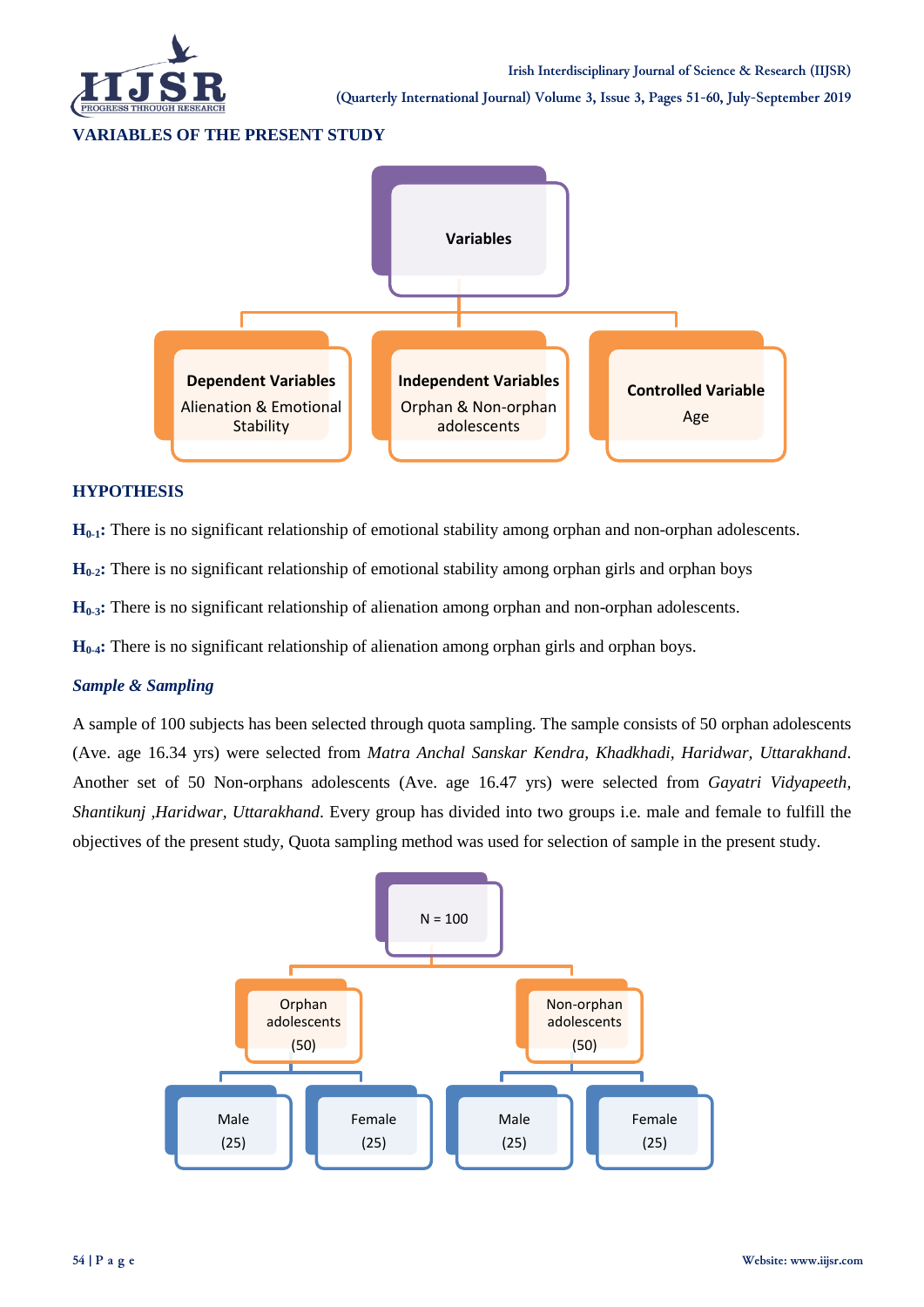

Researcher used following tools for this research work: (1) Student Alienation Scale constructed by Dr. R. R. Sharma (1988). (2) Emotional Stability Test for Children constructed by Dr. (Miss) A. Sen. Gupta and Dr. A. K. Singh (1985).

# **STATISTICAL TECHNIQUES**

Data were analyzed using Graph-Pad Quick-Calcs: t test calculator. The statistical analyses of the data were statistically analyzed by Chi-square to test the hypothesis in this study.

## **RESULTS**

**H**<sub>0-1</sub>**:** There is no significant relationship of emotional stability among orphan and non-orphan adolescents.



*TABLE – 01: Percentage Table of Emotional Stability*

*TABLE – 02: Contingency Table of Emotional Stability*

| <b>Groups</b>                 | High | Average | Low  | <b>Total</b> |
|-------------------------------|------|---------|------|--------------|
| <b>Orphan Adolescents</b>     | (15) | (13)    | (22) | 50           |
|                               | 13   | 16      | 21   |              |
| <b>Non-orphan Adolescents</b> | (15) | (13)    | (22) | 50           |
|                               | 17   | 10      | 23   |              |
| <b>Total</b>                  | 30   | 26      | 44   | 100          |

 *df=2*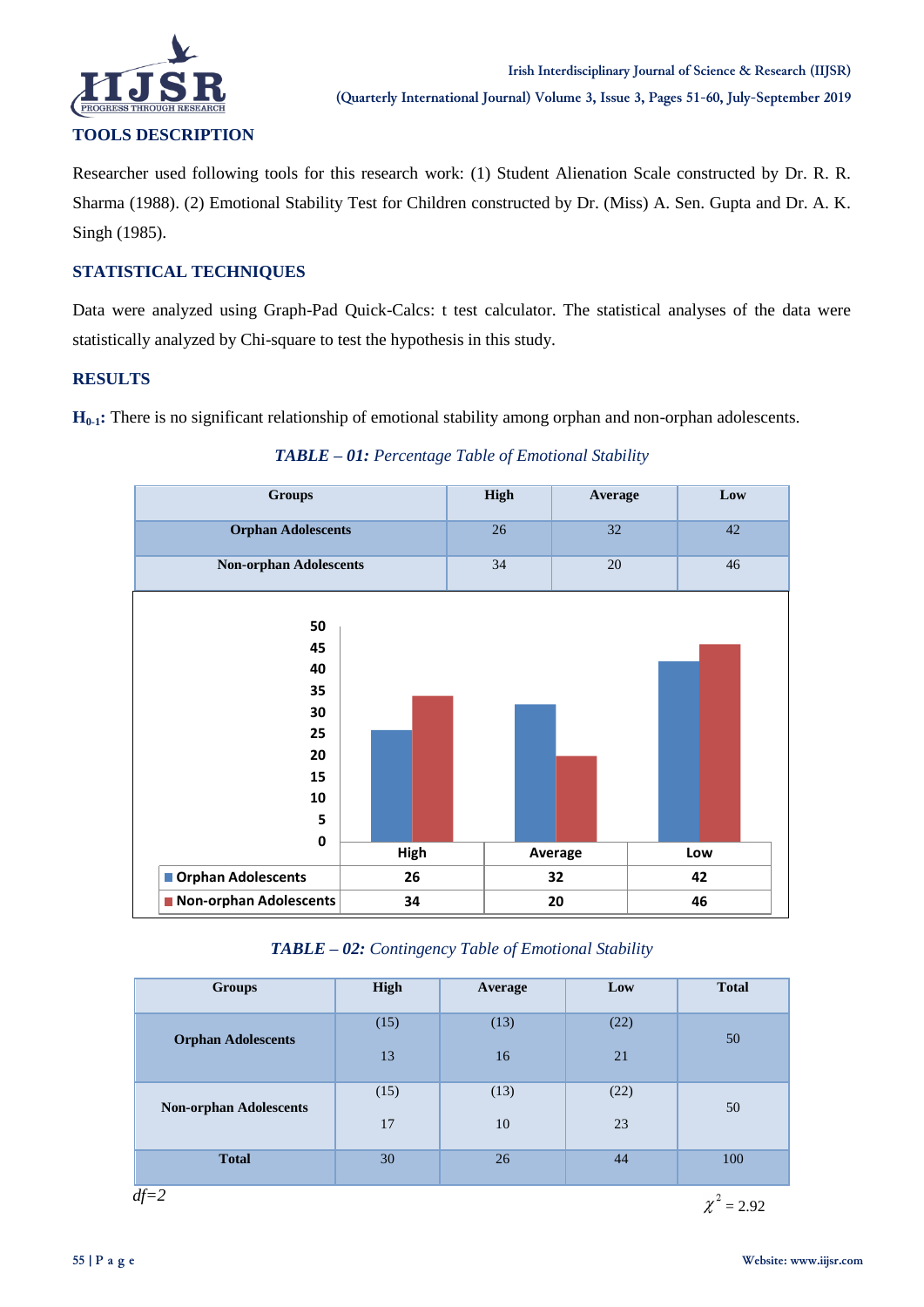

So it is clear from our results that value is 2.92 which are not significant at 0.05 level of confidence which indicates that there is no significant relationship of Emotional  $\chi^2$  Stability among orphan and non-orphan adolescents.

**H0-2:** There is no significant relationship of emotional stability among orphan girls and orphan boy Top of Form

| <b>Groups</b>       |           | <b>High</b> |         | <b>Average</b>  | Low |
|---------------------|-----------|-------------|---------|-----------------|-----|
| <b>Orphan Girls</b> |           | 12          |         | 16              | 72  |
| <b>Orphan Boys</b>  |           | $00\,$      |         | $\overline{08}$ | 92  |
| 100                 |           |             |         |                 |     |
| 90                  |           |             |         |                 |     |
| 80                  |           |             |         |                 |     |
| 70                  |           |             |         |                 |     |
| 60                  |           |             |         |                 |     |
| 50                  |           |             |         |                 |     |
| 40                  |           |             |         |                 |     |
| 30                  |           |             |         |                 |     |
| 20                  |           |             |         |                 |     |
| 10                  |           |             |         |                 |     |
| $\mathbf 0$         | High      |             | Average |                 | Low |
| Orphan Girls        | 12        |             | 16      |                 | 72  |
| Orphan Boys         | $\pmb{0}$ |             | 8       |                 | 92  |

*TABLE – 03: Percentage Table of Emotional Stability*

*TABLE – 04: Contingency Table of Emotional Stability*

| <b>Groups</b>       | High           | Average        | Low    | <b>Total</b> |
|---------------------|----------------|----------------|--------|--------------|
| <b>Orphan Girls</b> | (1.5)          | (3)            | (20.5) | 25           |
|                     | $\mathfrak{Z}$ | $\overline{4}$ | 18     |              |
| <b>Orphan Boys</b>  | (1.5)          | (3)            | (20.5) | 25           |
|                     | $\mathbf{0}$   | $\overline{2}$ | 23     |              |
| <b>Total</b>        | 3              | 6              | 41     | 50           |
| $df=2$              |                |                |        | $= 4.26$     |

So it is clear from our results that value is 4.26 which are not significant at 0.05 level of confidence which indicates that there is no significant relationship of  $\chi^2$  Emotional Stability among orphan girls and orphan boys.

**H0-3:** There is no significant relationship of alienation among orphan and non-orphan adolescent.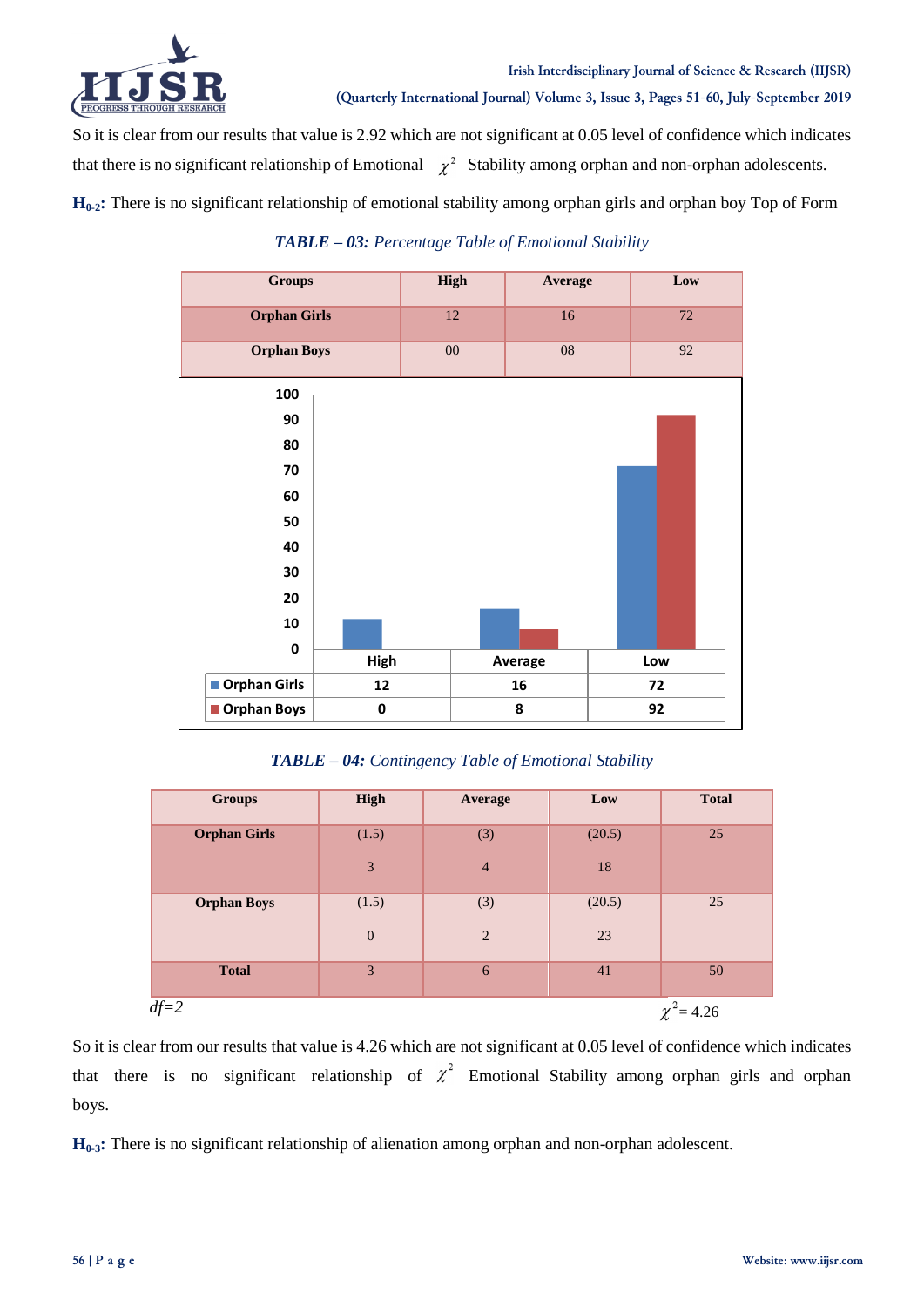

**(Quarterly International Journal) Volume 3, Issue 3, Pages 51-60, July-September 2019**



### *TABLE – 05: Percentage Table of Alienation*

*TABLE – 06: Contingency Table of Alienation*

| <b>Groups</b>                 | High | <b>Average</b> | Low            | <b>Total</b> |
|-------------------------------|------|----------------|----------------|--------------|
|                               | (24) | (18)           | (16)           | 50           |
| <b>Orphan Adolescents</b>     | 28   | 18             | $\overline{4}$ |              |
|                               | (24) | (18)           | (16)           | 50           |
| <b>Non-orphan Adolescents</b> | 20   | 18             | 12             |              |
| <b>Total</b>                  | 48   | 36             | 16             | 100          |
| $df=2$                        |      |                |                | $= 5.32$     |

So it is clear from our results that  $\chi^2$  value is 5.32 which are not significant at 0.05 level of confidence which indicates that there is no significant relationship of alienation among orphan and non-orphan adolescents.

**H0-4:** There is no significant relationship of alienation among orphan girls and orphan boys.

### *TABLE – 07: Percentage Table of Alienation*

| Groups              | <b>High</b> | Average | Low |
|---------------------|-------------|---------|-----|
| <b>Orphan Girls</b> | 48          | 40      |     |
| <b>Orphan Boys</b>  | 60          |         |     |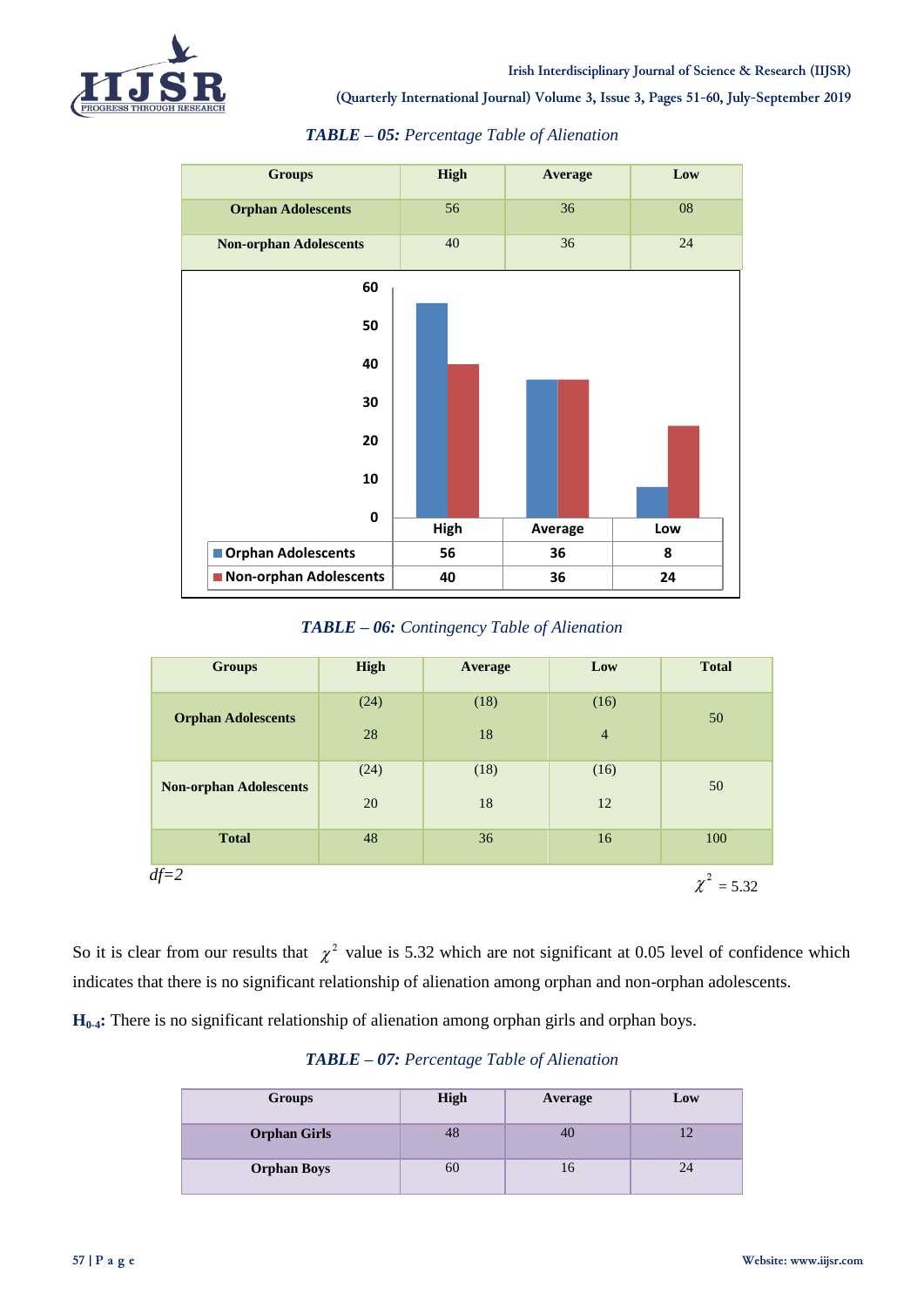



**(Quarterly International Journal) Volume 3, Issue 3, Pages 51-60, July-September 2019**



*TABLE – 08: Contingency Table of Alienation*

| Groups              | High  | Average        | Low        | <b>Total</b>    |
|---------------------|-------|----------------|------------|-----------------|
| <b>Orphan Girls</b> | (8.5) | (7)            | (4.5)      | 25              |
|                     | 12    | 10             | 3          |                 |
| <b>Orphan Boys</b>  | (8.5) | (7)            | (4.5)      | 25              |
|                     | 15    | $\overline{4}$ | $\sqrt{6}$ |                 |
| <b>Total</b>        | 27    | 14             | 9          | 50              |
| $df=2$              |       |                |            | $\chi^2 = 9.99$ |

So it is clear from our results that  $\chi^2$  value is 9.99 which are significant at 0.01 level of confidence. It shows that a large difference of alienation among orphan girls and orphan boys. The null hypothesis is rejected at 0.01 level of confidence.

# **DISCUSSION AND INTERPRETATION**

On the basis of Table: 02 value of  $\chi^2$  is not significant at 0.05 level of confidence. This shows that null hypothesis is not rejected at 0.05 level of confidence. But our percentage table shows that non-orphan adolescents have high emotional stability than orphan adolescents because from the childhood they live with their parents and share their feelings but orphan children live alone, so they become sad in negative situations.

On the basis of Table: 04 value of  $\chi^2$  is not significant at 0.05 level of confidence. Results show that is null hypothesis is not rejected. This proves that there is no significant relationship among orphan girls and orphan boys. According to percentage table we can see that orphan girls have high emotional stability and boys have low emotional stability. This means that girls can easily tolerate all the situations without getting emotional very soon and can control their emotions in both negative and positive situations.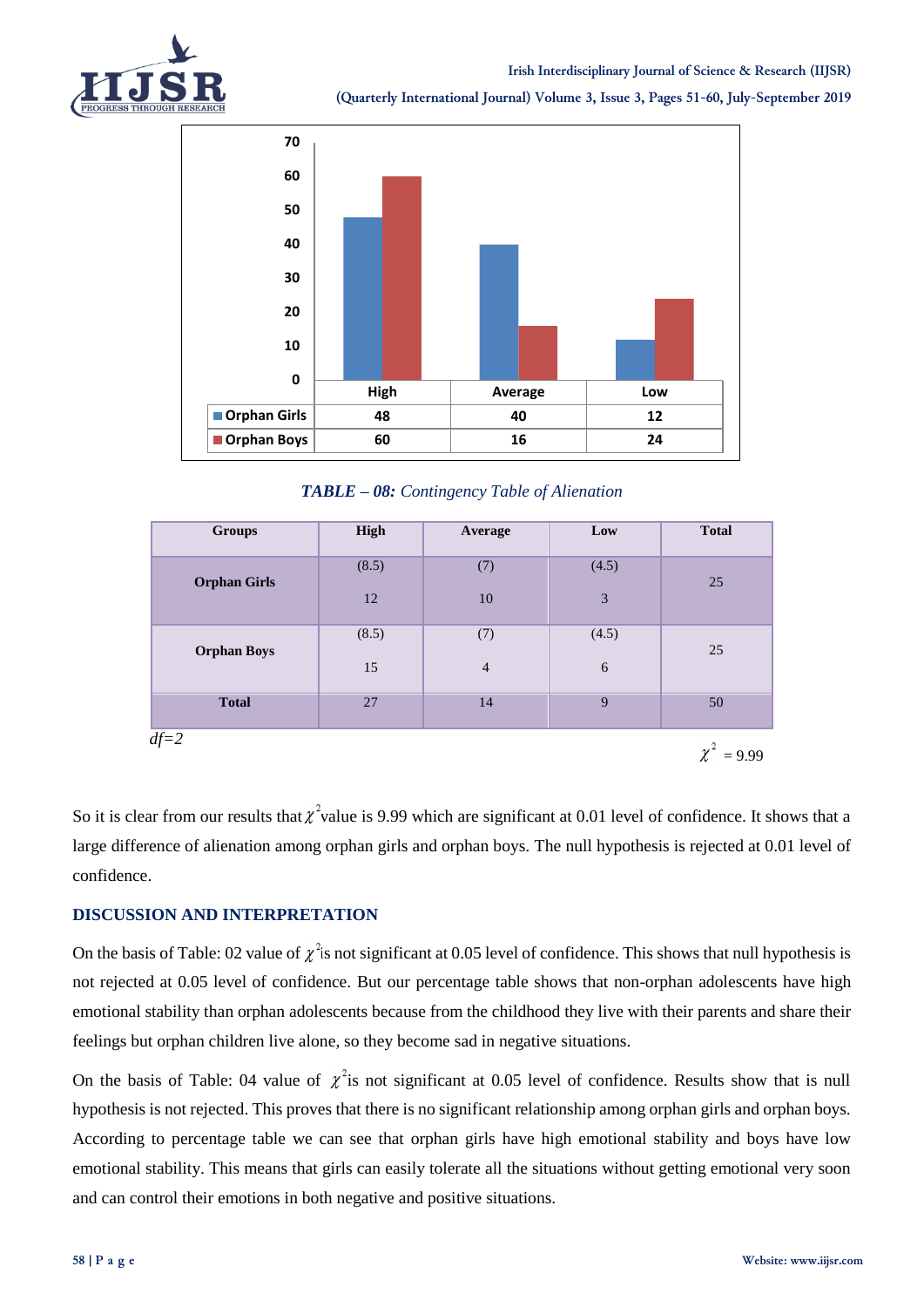

On the basis of Table: 06 value of  $\chi^2$  is not significant at 0.05 level of confidence. This shows that the null hypothesis is not rejected. Results show that there is no significant relationship of alienation among orphan and non-orphan adolescents. But according to percentage table of alienation we can prove that orphan adolescents have more alienation and non-orphan adolescents have low alienation. Due to the reason that orphan live alone in the orphanage without their parents, relatives and friends from the childhood and cannot able to share feeling and feel alone

On the basis of Table: 08 value of  $\chi^2$  is significant at 0.01 level of confidence. This shows that the null hypothesis is rejected at 0.01 level of confidence. Percentage table shows that orphan boys have more alienation than girls. As they feel more loneliness without their friends, parents and relatives and do not able to become friendly with anyone.

## **CONCLUSION**

The result of this research shows that emotional stability is high in non-orphan children which show the better emotional development of non-orphans than orphan children. Factors behind which influence the emotional development of children are school environment early childhood experiences and early emotional experiences and the biological changes parental love, and care home environment opportunity to given education from which the orphan children are deprive off. As we look on the environment of orphanage children do not get parental love and home environment which influence adversely their emotional development.

In this research the experimenter also investigated that the emotional stability of orphan girls is higher than orphan boys. This shows that sex is also a determining factor of the emotional stability.

The second dependent variable is alienation which is tested here among orphan and non-orphan adolescents. The result shows that powerlessness in non-orphan adolescents is higher than orphan, the factors behind this might be that the non-orphan adolescents live in home and they are totally dependency on their parents. On the other hand orphan adolescents are not depending on others; therefore they do not have this feeling in them as much as in non-orphan adolescents.

After this conclusion we can say that the lack of home and parents effect adversely on orphan adolescents.

### **SUGGESTIONS FOR FURTHER RESEARCHES**

There are few suggestions for the future researches who want to work on the same topic:

- Researcher suggested that a larger sample may take for further study so that the results may be generalized more effective.
- The alienation level is related to many factors. The present study is confined to orphan and non-orphan children.
- Researcher suggested that other variables may be taken which causes alienation among people.
- $\blacktriangleright$  The researcher proposes that the various components of alienation may be explored individually in relation to selected variable.